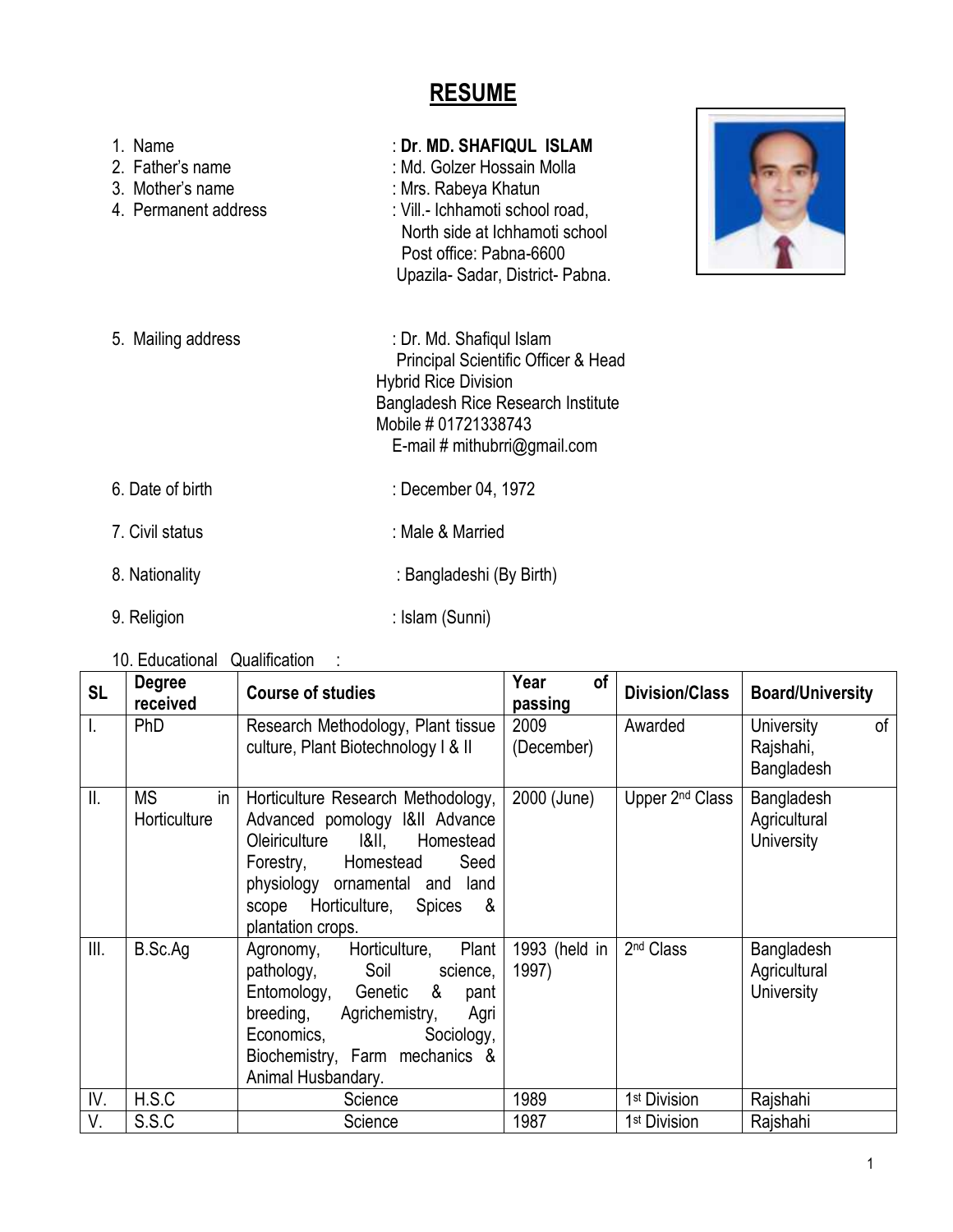**MS Thesis title**: "**Cabbage Production with Irrigation and Mulching in Different Planting Times**" **PhD Thesis title: "Breeding Studies on Sugarcane Using Biotechnological Approaches"**

**List of Publications:**

**M.S. Islam,** K.M. Nasir uddin, G.M.A. Jalil and M.H.Akand, 2000. Cabbage production with irrigation and mulching in different planting times. Journal of Agricultural Education and Technology 3 (1&2):13-20.

**M.S. Islam,** S.U. Ahmed, M.M. Hossain and S. Chowdhury 2002. Effect of Mulch and Bulb Size on Growth of Onion (*Allium cepa* L.) Pakistan Journal of Biological Sciences 5(6):648-650.

**M.S. Islam**, S.U. Ahmed and M.M. Hossain 2003. Effect of mulch and size of seed bulb on yield of onion. Bangladesh J.Seed Sci. & Tech. 7(1&2): 105-109.

U.Kumar, **M.S. Islam**, K. Mahmud and M.G. Rabbani 2004. Effect of different levels of nitrogen on the growth and yield of five sweet potato varieties. J.agric.educ.technol  $7(1&2)$ :94-100.

U.Kumar, **M.S. Islam**, K. Mahmud and M.G. Rabbani 2005. Consumer's preference and storage behaviour of five sweet potato varieties at different levels of nitrogen. J.agric.educ.technol. 8(1&2):77-80.

**M.S. Islam,** K.M. Nasir uddin, M.O. Ali, S.M. Hasanuzzman and Shahir-ur-zaman 2007. A comparative economic analysis at different planting times with irrigation and mulching of cabbage production. J.innov.dev.strategy 1(1):41-44.

**M.S. Islam**, M.A. Sattar, K.M. Rahman and M.A. Baten 2008. Dynamics of the jamuna riverbank erosion on human life and environment at shahjadpur upazila of sirajganj. Bangladesh J.Environ.Sci.Vol. 15, 175-180.

**M.S. Islam,** A.K.M.R.Islam and M.A. Hossain 2010. Micro propagation of Six Sugarcane *(Saccharum officinarum)* varieties from Callus Culture. Eco-Friendly agril.J.3(8):394-396.

**M.S. Islam,** A.K.M.R.Islam and M.A. Hossain 2010. *In vitro* Shoot Culture of Six Sugarcane (*Saccharum officinarum*) varieties. Eco-Friendly agril.J.3(8):389-393.

**M.S. Islam,** A.K.MR.Islam and M.A. Hossain 2009. *In Vitro* Regeneration of Plantlets of Six Sugarcane (*Saccharum officinarum*) Varieties. Eco-Friendly agril.J.3(9):397-400.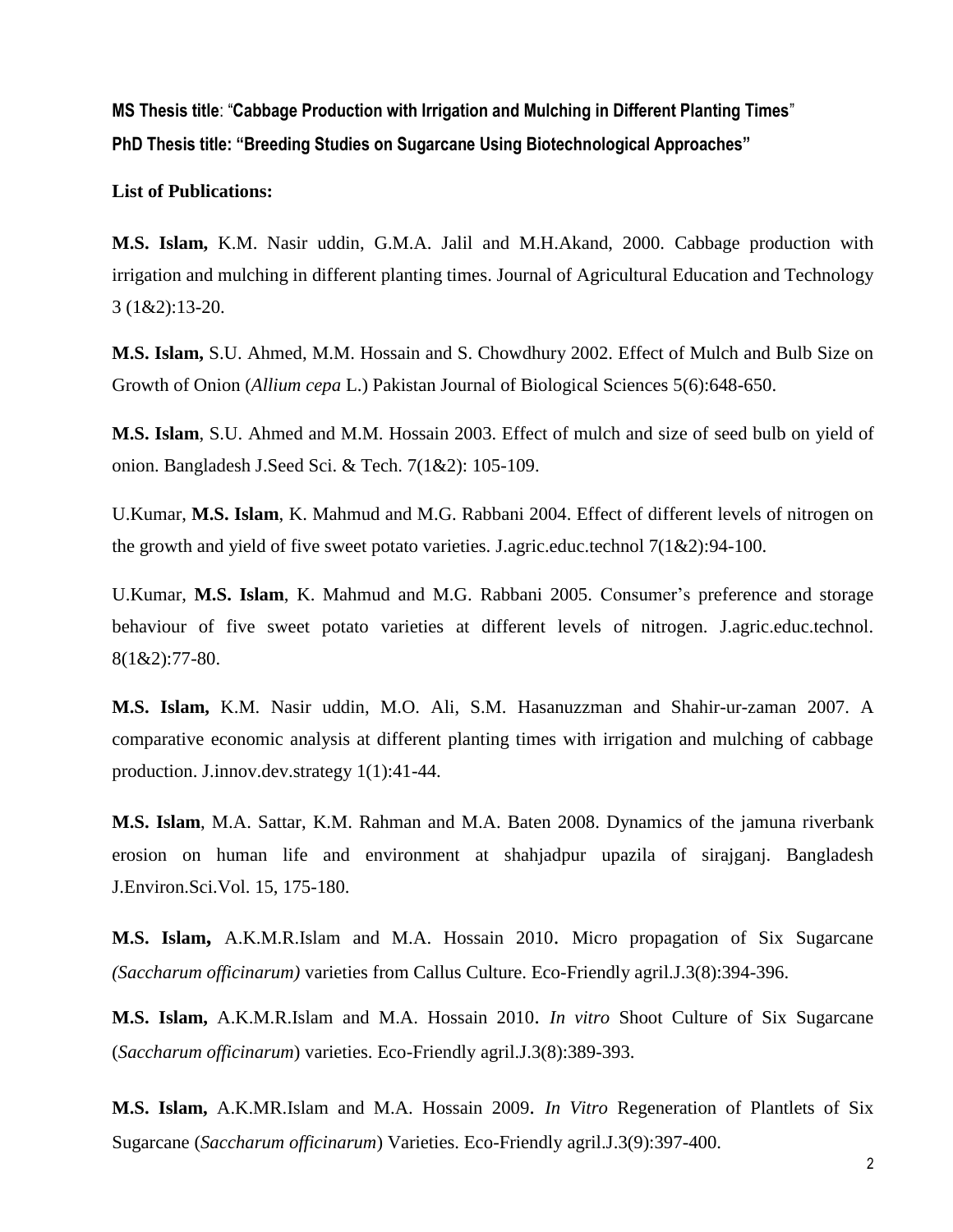**M.S. Islam,** A.K.M.R.Islam and M.A. Hossain 2010. Field Evaluation in qualitative characters of six sugarcane varieties and their somaclones. Eco-Friendly agril.J.3(9):401-407.

**M.S. Islam,** A.K.M.R.Islam and M.A. Hossain 2010. Field performance in stalk characters of six sugarcane varieties and their somaclones. Eco-Friendly agril.J.3(9):408-416.

**M.S. Islam,** A.S.M. Masuduzzaman, M.L. Hossain & M. Salim 2010. Effect of nitrogn and Sulphur on the growth of sunflower. Intl. J.BioRes. 9(6): 18-27.

M.S.Hossain, M. Ayub Ali, M.A. Khan, M.A Mansur, M.M.Rahman, **M.S.Islam** & M.A. Taher Mia 2010.Effect of hot water treatments in controlling seed-borne *Fusarium moniliforme* in rice seeds. Eco-Friendly agril.J.3(9):437-440.

**M.S. Islam**, S.S. Biswas, M. Ahsanur Rahman and M. Firoz Alam 2011. Effect of culture filtrates of *Trichoderma* on seed germination and seedling growth in chili. Intl. J. BioRes. 10(1): 27-34.

**M.S. Islam**, M.M.Jamal, M.A.M.Miah & M.A.I. Khan 2011. Preference of dropout rural youth selected agricultural  $\&$  non- agricultural activities for self-employment. Eco-friendly Agril. J. 4(04): 579-584.

**M.S. Islam**, M.S.Ali, M.N. Begum, & M.Hussain 2011. Effect of plant spacing on the incidence of major insect pests & their natural enemies in four rice varieties. Eco-Friendly Agril. J. 4(02): 536- 541.

**M.S. Islam,** M.A. Rahman, S.H.Bulbul and M.F.Alam 2011. Effect of *Trichoderma* on seed germination and seedling parameters in chili. Int. J. Expt. Agric. 2(1): 21-26.

**M.S. Islam**, M J Alam, M M Islam, K M Rahman and M M Rahman 2011. Performance of summer tomato, brinjal and chili under multistoried agroforestry system. Int. J. BioRes. 10(4): 1-6.

**M. S. Islam**, S Islam, M A Al Mamun, M R Manir, T Aktar Poly and M M Islam 2011. Estimation of loss due storage diseases of potato in markets of different districts of Bangladesh. Int. J. BioRes. 10(4): 21-28.

**M. S. Islam,** M Z Alam, M R Manir, M A Al Mamun, T Aktar Poly and M M Islam 2011. Effect of Bio compost, cowdung compost and NPK fertilizers on growth, yield and yield components of chili. Int. J. BioRes. 10(4): 14-20.

**Shafiqul Islam**, A K M Rafiul Islam and Amzad Hossain 2011. Breeding of sugarcane using Biotechnological Approaches. Int. Book. Sugarcane of Biotechnology.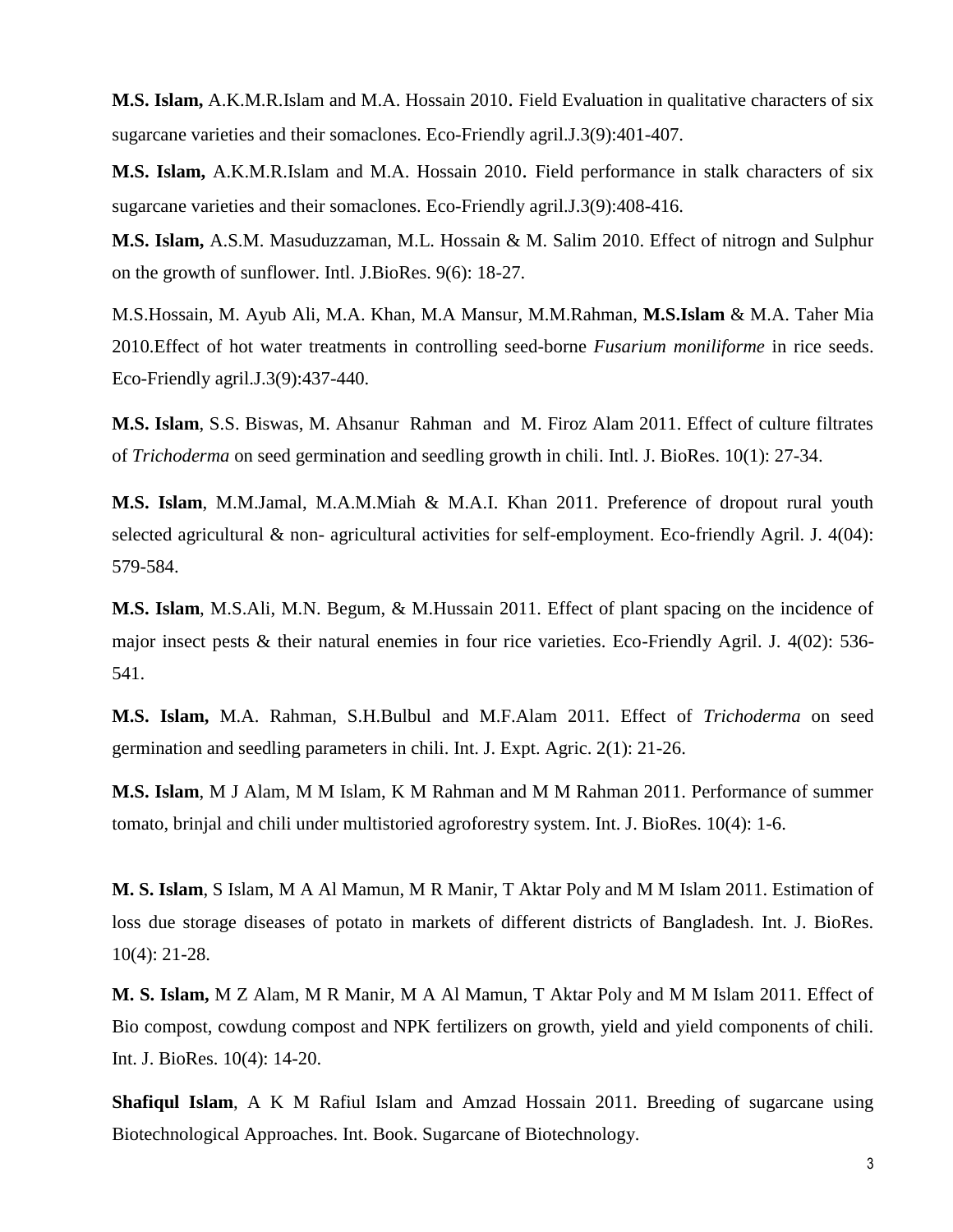A B M Ziaur Rahman, **M. S. Islam**, M S Islam, A.K. Paul, M.A. Hoque and M. S. Pervin 2011. Effect of seedling age and number of seedlings on yield and yield component of rice. Int. J. BioRes. 11(2): 8-11.

A. S. M. Masuduzzaman, E. Septingsih, D. sanchez, A. Pamplona, S. Heuer, A. Ismail, **M.S. Islam**, S.H. Bulbul and D.J. Mackill 2011. Genetic Diversity Analysis among Rice Accessions of Tidal and Flood Prone Areas, using SSR Markers. International Symposium on Plant Biotechnology Towards Tolerance to Stresses and Enhancing Crop Yield. ISPB-2011. Birla Institute Of Technology, Mesra, Ranchi-835215, Jharkhand, India.

M.K.A.Chowdhury, S.M.Khorshed, M.A.Quddus and M.S. Islam 2013. Training manual of Farming System Research and Development.

## **11. Job information with Organization and duration**

| <b>SL</b> | <b>Designation</b>                           | <b>Duration with</b><br><b>Position</b>                              | Name of<br>Organization                                            | Working<br><b>Place</b> | Duration with the<br><b>Agency</b>                                   |
|-----------|----------------------------------------------|----------------------------------------------------------------------|--------------------------------------------------------------------|-------------------------|----------------------------------------------------------------------|
| а.        | Principal<br>Scientific<br>Officer &<br>Head | January 13, 2011 to<br>27.12.2021 &<br>28.12.2021 to till to<br>days | <b>BRRI</b>                                                        | Gazipur                 | January 13, 2011 to<br>27.12.2021 &<br>28.12.2021 to till to<br>days |
| b.        | Agronomist,<br>WASPA-Asia                    | November 19, 2006<br>to May 30, 2010                                 | NGO FORUM for<br><b>Drinking Water</b><br>Supply and<br>Sanitation | Rajshahi                | November 19, 2006<br>to May 30, 2010                                 |
| C.        | Junior seed<br>technologist                  | July 01, 1999 to<br>July 30, 2005                                    | <b>BRAC</b>                                                        | Dinajpur                | July 01, 1999 to<br>July 30, 2005                                    |

#### **a) Principal Scientific Officer & Head**

- Parental line (A, B & R line) development of hybrid rice
- CMS line multiplication and F1 seed production of BRRI released hybrids
- F1 seed production of promising hybrids
- Supervise subordinate research activities
- Evaluation of Experimental hybrids
- Monitoring overall activities of hybrid rice division and maintain all administrative work
- Report writing and presentation of overall hybrid rice experiments

# **b) Agronomist, WASPA-Asia**

- Prepared different manual & plan for program activities.
- Organized & conducted different types of meeting in different frequency for program progress, review the progress and planning of program activities.
- Participated in monthly, quarterly progress reviews meeting with internal team, donors and partners in relation to survey, planning, beneficiaries selection, procurement, training etc.
- Ensured sectoral program integration to maintain quality & sustainability of the program.
- Conflict resolution among team and community if needed.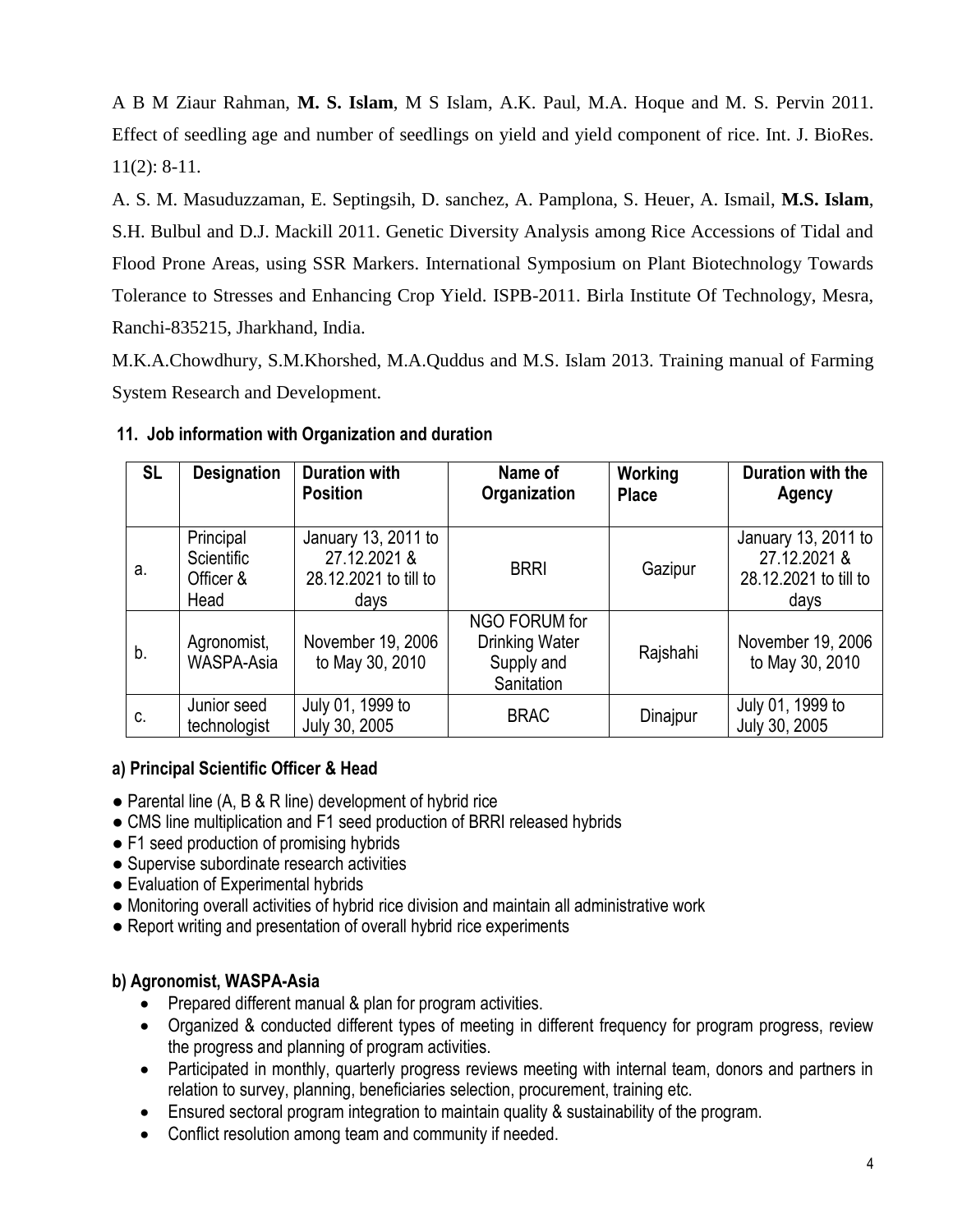- Successfully handle of Visitor, Evaluator and Donor.
- Establish relation between respective GO/NGOs officials.
- Necessary coordination and communication with the Donors & donors in pipe line.

## **c) Junior seed technologist**

- ●To ensure target by PRA techniques
- ●To training AEW & NEW
- To fore-casting modern technology of seasonal crops
- ●To prepare the training schedule, module and lesion, plan etc.

●To initiate about designing, planning and implementation on training courses, communication liaison with GO/NGOs representatives.

- ●To identify pest and diseases, provably to make control measures.
- ●To staff follow up and supervision.
- ●To mobilize the community people.
- ●To technical support, monitoring and evaluation.
- ●To reporting & monthly meeting conduct.

#### **12. Completed training in service**

| <b>SL</b>      | Training course/workshop title                                                                                               | Training date                               | Duration | Imparted Agency                                                                           |
|----------------|------------------------------------------------------------------------------------------------------------------------------|---------------------------------------------|----------|-------------------------------------------------------------------------------------------|
| 1 <sub>1</sub> | Automation of Hybrid Rice Variety<br>Registration Processes: Boost up Efficiency<br>of Hybrid Rice Seed System in Bangladesh | 30 March, 2022                              | 01 days  | <b>SCA</b>                                                                                |
| 2.             | Awareness Training on Nutrition and Food<br>Safety                                                                           | 11 August, 2021                             | 01 days  | PIU-BARC, NATP-2                                                                          |
| 3.             | <b>Public Financial Management</b>                                                                                           | 21-25 March, 2021                           | 05 days  | <b>NATA</b>                                                                               |
| 4.             | <b>Research Methodology</b>                                                                                                  | 02-15 February<br>2020                      | 14 days  | <b>BARC</b>                                                                               |
| 5.             | <b>GSR-Hybrid Rice Seed Production Training</b><br>Course                                                                    | 02.03.2011 to<br>03.03.2011                 | 02 days  | <b>IRRI-BRRI</b>                                                                          |
| 6.             | International Training Course on Genetic<br>Theory of Hybrid Rice Breeding                                                   | 25.04.2011 to<br>08.05.2011                 | 14 days  | <b>BRRI-CNHRRDC</b><br>(China)                                                            |
| 7.             | International Training Course on Integrated<br><b>Techniques of Hybrid Rice Seed</b><br>Production                           | 02.05.2011 to<br>20.05.2011                 | 19 days  | <b>BRRI-CNHRRDC</b><br>(China)                                                            |
| 8.             | Rice and Wheat Cultivation for<br>Unfavorable Ecosystem                                                                      | 21.05.2013 to<br>22.05.2013                 | 02 days  | <b>BARC</b>                                                                               |
| 9.             | Post-harvest Technology in Horticultural<br>Crops                                                                            | 09.12.2014 to<br>10.12.2014                 | 02 days  | <b>BARC</b>                                                                               |
| 10.            | Orientation Training on Farming System<br><b>Research and Development</b>                                                    | 23-24 September<br>2012                     | 2 days   | <b>BARC</b>                                                                               |
| 11.            | In-service Training on Horticultural<br>marketing                                                                            | 12.9.05 to 14.9.05                          | 03 days  | <b>DAE</b>                                                                                |
| 12.            | The Agricultural S & T (Green Rice)<br>Professionals Workshop for BRI Countries<br>in Southeast Asia                         | Nov. 27 <sup>th</sup> to Nov.<br>30th, 2021 | 04 days  | China International<br><b>Talent Exchange</b><br>Foundation People's<br>Republic of China |